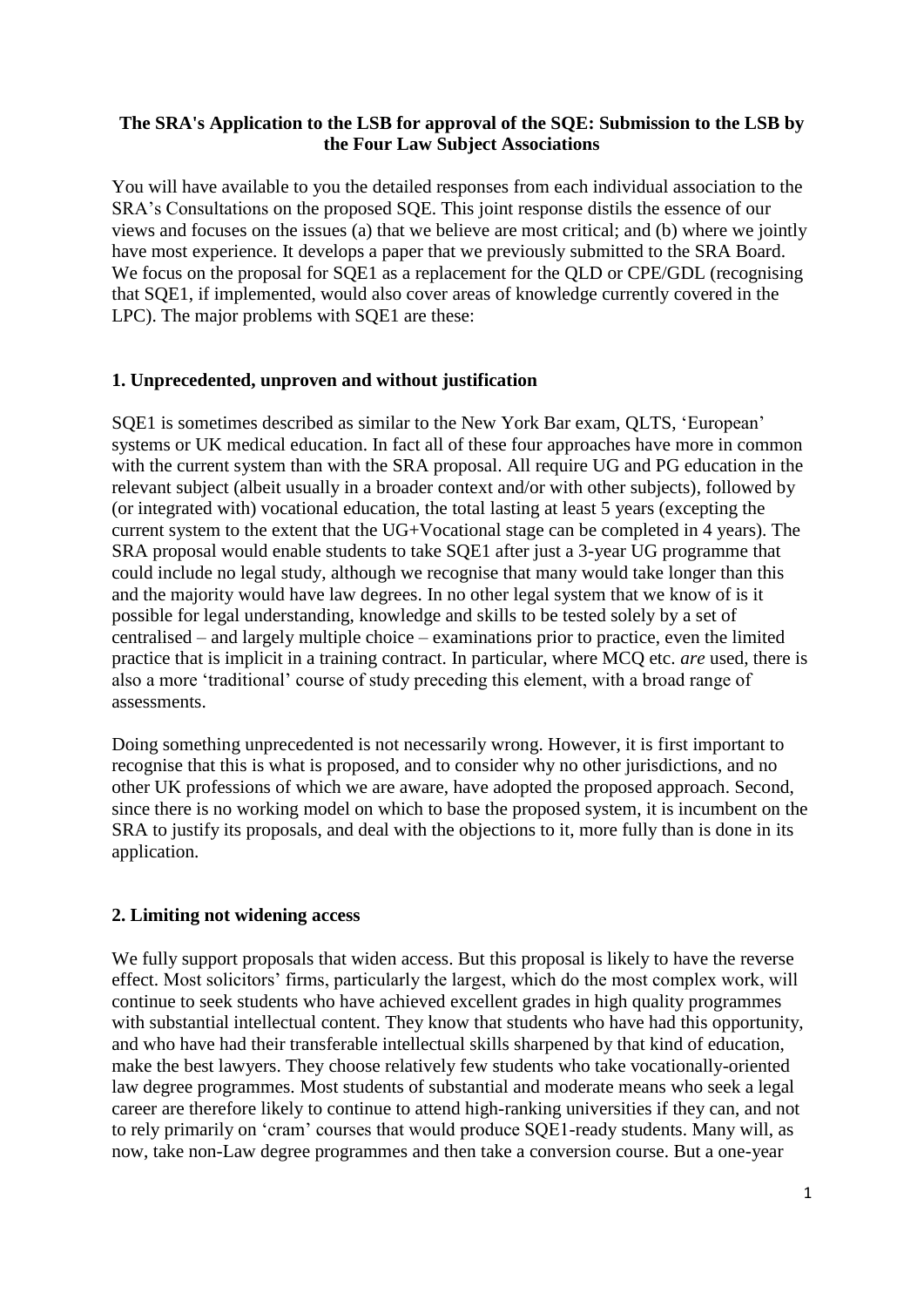conversion course will not produce SQE1-ready students, so these students will need to take a 'cram' course as well, or take a 1.5/2-year conversion course that provides an intellectual education as well as training for SQE. Thus students who can afford to will, in the main, follow routes that large firms offering high salaries prefer. Students of modest means, predominantly from low and marginal socio-economic groups, and disproportionately from BAME communities, are likely to take vocationally-oriented law degree programmes producing SQE1-ready students who will not be sought after by most law firms (this point is reinforced in 4 (a) below). Although this is unfortunate in many way, it is also understandable, since firms will continue to seek students with a sound intellectual education as well as vocational knowledge and skills.

### **3. Increased cost**

Widening access requires cost reduction. The SRA proposal incorporates an intrinsic costescalation for all students who already have a QLD/CPE. Under the present system, LPC students are required to have a QLD/CPE, so they have knowledge and understanding of 'core' subjects and a high level of legal skills; these are therefore not directly tested again. The SRA proposal neither requires nor recognises the QLD/CPE, and so core knowledge, understanding and skills will all be tested in SQE1. For most students this will be an unnecessary duplication, and the costs will have to be borne somewhere. What is more the SQE1 proposal inevitably involves an increase in the cost of assessment, the scale of which is not yet known. We would argue that shifting costs from learning to assessment in this way is irrational even if short, cheap courses might be provided to prepare for the SQE1.

### **4. Quality**

There are three major quality issues:

*a) Depth:* SQE1 will test a very wide range of knowledge in a limited number of assessments. Depth cannot therefore be required to the extent normal in the QLD/CPE, especially as most assessments will be multiple-choice. Again there is no valid medical analogy as medical multiple choice assessments are only one element of medical assessment, not the main gateway. Similarly, the QLTS candidate will have already been rigorously educated and assessed in another system. The lack of depth required by SQE1 will not matter for students with high grade degrees. But it will matter in relation to other students. The problem of access in para.2 above will therefore be exacerbated as firms come to realise this.

b) *Reliability v Validity:* The SRA claims that there is a degree of unreliability in relation to standards and knowledge coverage when (as now) universities design and mark their own programmes. However consultation documents have consistently failed to provide robust evidence to support this suggestion and in some instances have misrepresented evidence that is cited. SQE1 would seek to solve this alleged problem by taking the form of centralised assessments, which are mainly multiple-choice. But the supposed problem of reliability would be replaced by that of validity. We doubt that such assessments would be a valid assessment of the knowledge, understanding and skills that intending lawyers need. Preparation for them would, for many students (where financial resources permit), be by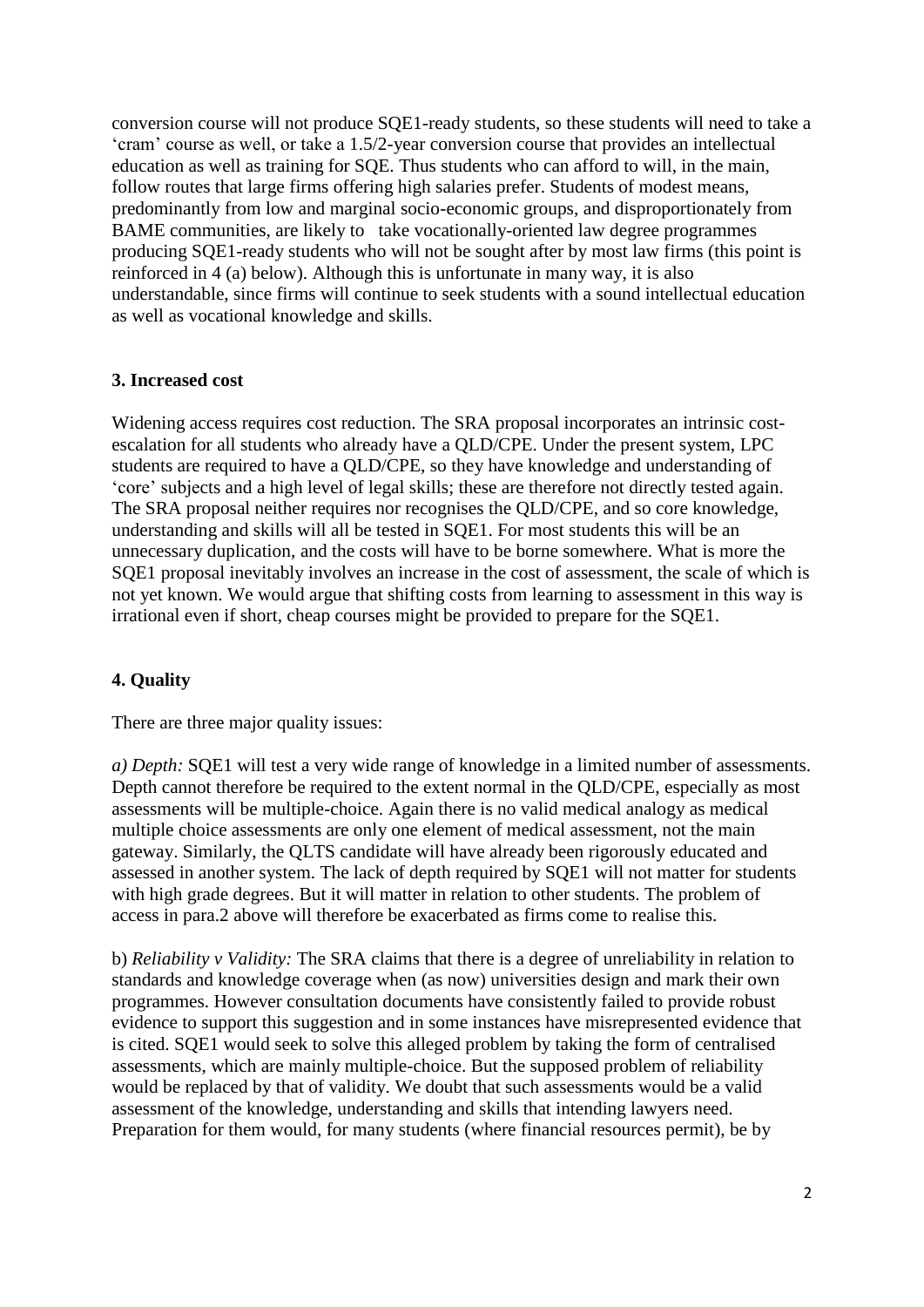'crammers'. So students without a high quality degree education would lack the underlying depth of understanding that all graduates with good grades possess.

*c) Constructive alignment:* It is well-established that learning is profoundly influenced by the approaches students know are to be taken to their assessment. Multiple-choice assessments (even the relatively sophisticated ones proposed by the SRA) encourage shallow learning which is unlikely to be retained unless it is regularly put into practice. Accepting this leads to the choice of crammer courses and the abandonment of deeper learning. A more varied diet of assessments is capable of assessing students' understanding of, insight into and ability to apply the law and in this way, constructively aligned with a good undergraduate education in law, prepares students for practice in the way required by employers and by the users of legal services.

## **5. Absence of risk assessment**

Risk assessments are part of standard planning practice. If there has been a risk assessment of SQE1 we would like to scrutinise it. We believe that this is an exceptionally high risk proposal. We have identified above the risks that:

- It will cost most intending lawyers more than now.
- It will reduce access, since it will cost more than now to secure the kind of education that most firms will continue to prefer.
- It will reduce access and increase costs because most firms will (understandably) not regard SQE1 as an adequate assessment of the knowledge, understanding and skills that intending lawyers need, so they will largely still seek candidates with a traditional university education.
- In order to contain costs SQE1 will be likely to be narrow in depth; or, in an attempt to increase its sophistication, its cost will rise yet further.
- Introducing a system on the huge scale necessary with few, if any, working models elsewhere has high potential to fail.
- -

# **6. The absence of a requirement for a Law Degree or Graduate Diploma in Law (or the equivalent)**

A fundamental flaw in the current proposal is that it means that there will be no regulatory requirement for a qualified lawyer to have studied Law at degree level, and have obtained either a law degree (QLD) or a conversion course qualification (CPE/GDL).This contrasts with the position in virtually every country in the world. It also differs from the approach proposed to be taken by the Bar Standards Board in relation to qualification as a barrister. While the SRA application correctly indicates<sup>1</sup> that the  $BSB<sup>2</sup>$  proposes to end its regulatory oversight of QLDs, it fails to point out that BSB goes on<sup>3</sup> to say that it will only recognise a

**.** 

 $1$  Eg para 242.

<sup>2</sup> *Consultation on Future Bar Training: Shaping the education and training requirements for prospective barristers* (October 2017) para 36.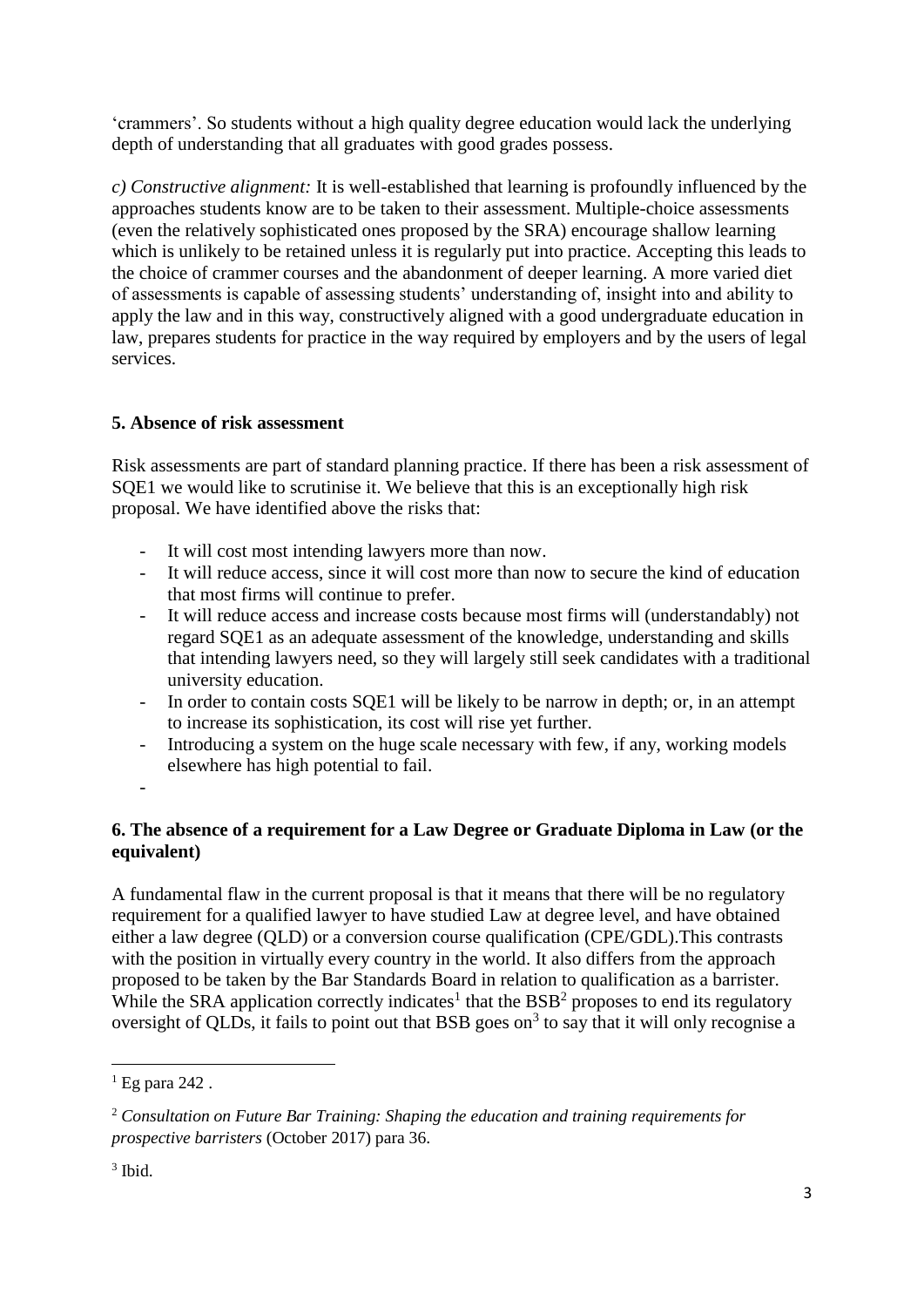law degree that complies with the QAA Benchmark Statement for Law.<sup>4</sup> SOE1 does not so comply. (This does not mean that attainment of the standard of a law degree cannot be evidenced through other appropriately designed routes, such as an apprenticeship route. But those routes in practice have been and are highly likely to continue to be followed by a very small proportion of the total numbers seeking qualification as a solicitor.)

It is our view that it is wholly implausible that SQE1 as proposed can provide anything like the same level of assurance of the knowledge of the foundation subjects and analytical legal skills as the assessment of these matters in Law degrees and graduate diplomas provided by HEIs. HEIs are subject to regulation, including the requirement of compliance with the UK Quality Code for Higher Education. <sup>5</sup> This includes requirements concerning proper standards in assessment and that HEIs demonstrate that they have taken into account the QAA Law Subject Benchmark. No HEI would dream of using MCQs (or variants thereof) as constituting such a high proportion of the assessment of the foundation subjects. While they are good at testing knowledge of clear law, they are clearly inferior to the other methods of assessment used by HEIs when it comes to dealing with the many areas where the law is unclear. Law degrees and graduate diplomas also require students to engage with the different ways in which law is to be evaluated. MCQs do not. For example, when assessing the ability to advise competently in relation to dispute resolution or the documentation for a range of transactions, the issues required do not break down into the small, separate issues which can be readily assessed by computer assisted assessment (even allowing for the fact that this can be wider than the traditional MCQ). The old Law Society Final and the current LPC both incorporated a significant amount of assessment through analysis of documents and some drafting or explanation of the drafting process. This is present in the proposed SQE1 only to a very limited extent.

### **7. Prematurity**

**.** 

In any event, it is also our view that the evidence available to date on content of the proposed SQE1 is insufficient to enable it to be concluded safely that it will provide the necessary level of assurance on these matters. This will only emerge once draft assessments have been produced. As matters stand at present, three possible models that might emerge are these. Under Model 1, assessment of the foundation subjects will form a relatively small part of SQE1, the main focus being on the practical knowledge, including knowledge of procedure, currently found in the professional (LPC) subjects. Model 1 provides nowhere near the same level of assurance as a QLD/GDL as regards the foundation subjects, for the reasons given above (cf also para 4a above). Under Model 2, SQE1 will require candidates sitting it to have memorised in detail all the foundation subjects and all the professional knowledge required, a much larger amount of information than in Model 1. Model 2 introduces unnecessary duplication and probably requires candidates to carry too much information in their heads at one time to be workable. Model 3 would require the same amount of knowledge as Model 1, but evenly split between the foundation and professional subjects. This would dilute the amount of professional knowledge required of candidates by comparison with the LPC, which is hardly conducive to the improvement in assurance as to professional standards

<sup>4</sup> http://www.qaa.ac.uk/en/Publications/Documents/SBS-Law-15.pdf

<sup>5</sup> See http://www.qaa.ac.uk/assuring-standards-and-quality/the-quality-code